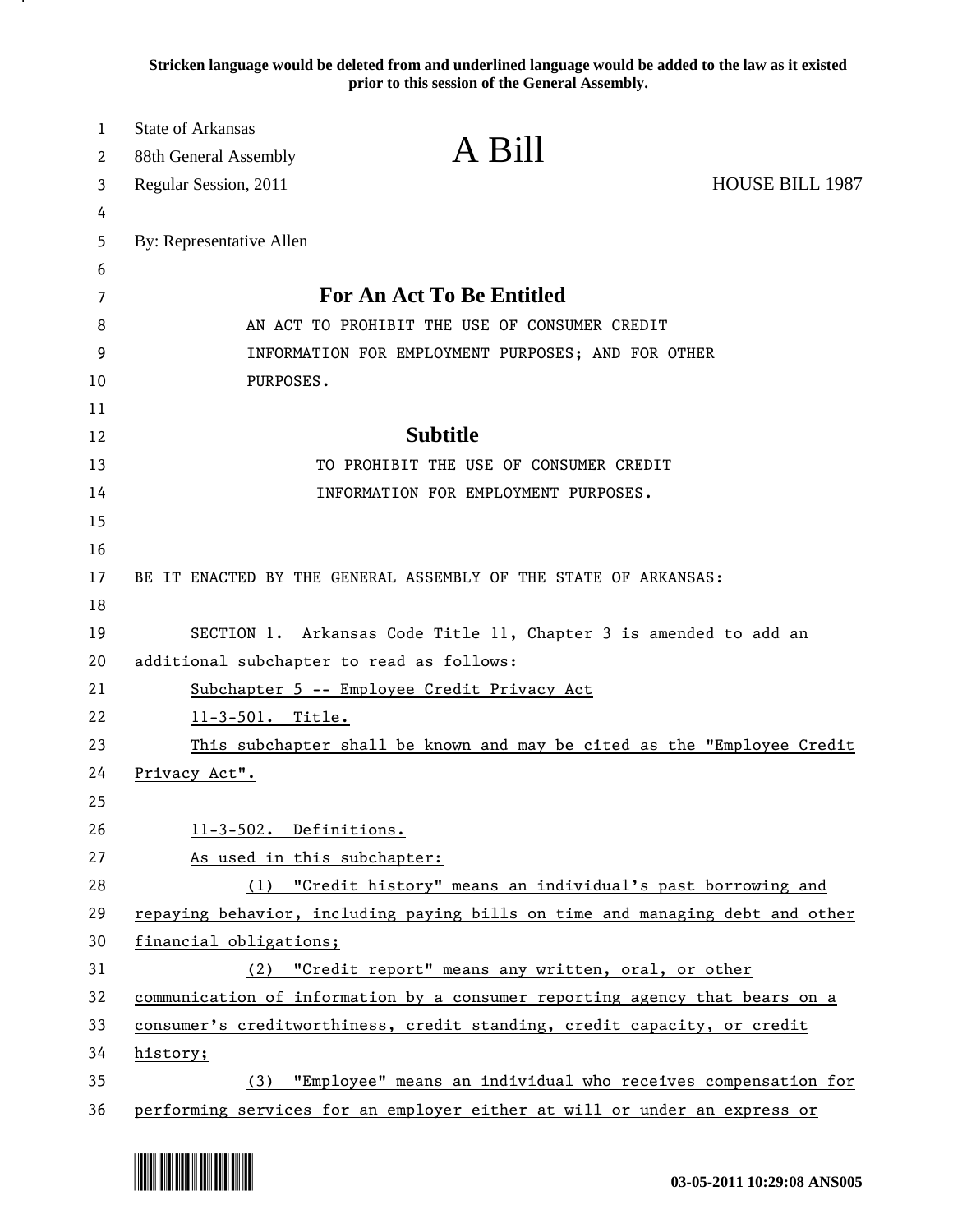| 1               | implied contract of hire;                                                    |  |  |
|-----------------|------------------------------------------------------------------------------|--|--|
| 2               | (4)(A) "Employer" means an individual or entity that:                        |  |  |
| 3               | (i) Employs one (1) or more individuals;                                     |  |  |
| 4               | (ii) Accepts applications for employment; or                                 |  |  |
| 5               | (iii) Is an agent of an employer.                                            |  |  |
| 6               | "Employer" does not include:<br>(B)                                          |  |  |
| $7\overline{ }$ | (i) A bank holding company, financial holding                                |  |  |
| 8               | company, bank, savings bank, savings and loan association, credit union, or  |  |  |
| 9               | trust company, or any subsidiary or affiliate thereof, that is authorized to |  |  |
| 10              | do business under the laws of this state or of the United States;            |  |  |
| 11              | (ii) A company authorized to engage in any kind of                           |  |  |
| 12              | insurance or surety business under the laws of this state, including any     |  |  |
| 13              | employee, agent, or employee of an agent acting on behalf of a company       |  |  |
| 14              | engaged in the insurance or surety business;                                 |  |  |
| 15              | (iii) A state law enforcement or investigative unit,                         |  |  |
| 16              | including without limitation the Department of Arkansas State Police or the  |  |  |
| 17              | Department of Correction;                                                    |  |  |
| 18              | (iv) Any state or local government agency that                               |  |  |
| 19              | otherwise requires use of an employee's or applicant's credit history or     |  |  |
| 20              | credit report; and                                                           |  |  |
| 21              | (v) Any entity that is defined as a debt collector                           |  |  |
| 22              | under federal or state law;                                                  |  |  |
| 23              | (5) "Financial information" means nonpublic information on the               |  |  |
| 24              | overall financial direction of an organization, including without limitation |  |  |
| 25              | company taxes or profit and loss reports;                                    |  |  |
| 26              | "Job applicant" means a person who seeks employment with an<br>(6)           |  |  |
| 27              | employer;                                                                    |  |  |
| 28              | (7)(A) "Marketable assets" means company property that is                    |  |  |
| 29              | specially safeguarded from the public and to which access is only entrusted  |  |  |
| 30              | to managers and select other employees.                                      |  |  |
| 31              | (B) "Marketable assets" does not include the fixtures,                       |  |  |
| 32              | furnishings, or equipment of an employer;                                    |  |  |
| 33              | "Personal or confidential information" means sensitive<br>(8)                |  |  |
| 34              | information that:                                                            |  |  |
| 35              | (A) A customer or client of the employer gives explicit                      |  |  |
| 36              | authorization for the employer to obtain, process, or keep;                  |  |  |

2 03-05-2011 10:29:08 ANS005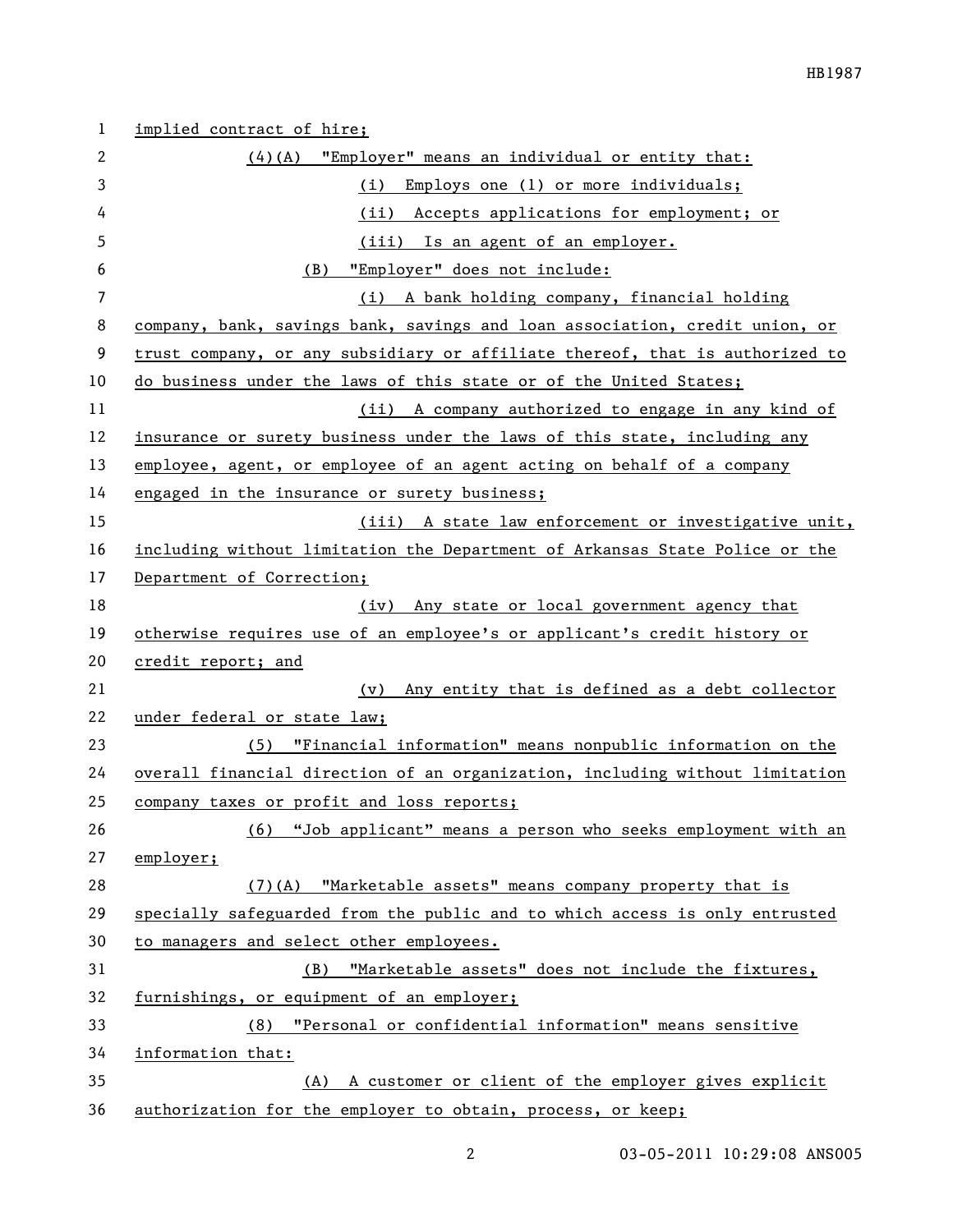| 1  | The employer entrusts only to managers and a select<br>(B)                   |  |  |
|----|------------------------------------------------------------------------------|--|--|
| 2  | few employees; or                                                            |  |  |
| 3  | Is stored in secure repositories not accessible by the<br>(C)                |  |  |
| 4  | public or low-level employees;                                               |  |  |
| 5  | "State or national security information" means information<br>(9)            |  |  |
| 6  | offered only to select employees because it might jeopardize the security of |  |  |
| 7  | the state or the nation if it were entrusted to the general public; and      |  |  |
| 8  | (10)(A) "Trade secrets" means sensitive information regarding an             |  |  |
| 9  | employer's overall strategy and business plans.                              |  |  |
| 10 | "Trade secrets" does not include general proprietary<br>(B)                  |  |  |
| 11 | information such as handbooks, policies, or low-level strategies.            |  |  |
| 12 |                                                                              |  |  |
| 13 | 11-3-503. Employment decisions based on credit information prohibited.       |  |  |
| 14 | (a) Except as provided in subsection (b) of this section, an employer        |  |  |
| 15 | shall not:                                                                   |  |  |
| 16 | Fail or refuse to hire, recruit, discharge, or otherwise<br>(1)              |  |  |
| 17 | discriminate against a job applicant or an employee with respect to          |  |  |
| 18 | employment, compensation, or a term, condition, or privilege of employment   |  |  |
| 19 | because of the individual's credit history or credit report;                 |  |  |
| 20 | (2) Inquire about the credit history or credit report of an                  |  |  |
| 21 | employee or job applicant; or                                                |  |  |
| 22 | Order or obtain a credit report of an employee or job<br>(3)                 |  |  |
| 23 | applicant.                                                                   |  |  |
| 24 | (b)(1) The prohibition in subsection (a) of this section does not            |  |  |
| 25 | prevent an inquiry or employment action if a satisfactory credit history or  |  |  |
| 26 | credit report is an established bona fide occupational requirement of a      |  |  |
| 27 | particular position or a particular group of an employer's employees.        |  |  |
| 28 | (2) A satisfactory credit history or credit report is a bona                 |  |  |
| 29 | fide occupational requirement when at least one (1) of the following         |  |  |
| 30 | circumstances is present:                                                    |  |  |
| 31 | State or federal law requires bonding or other<br>(A)                        |  |  |
| 32 | security covering an employee holding the position;                          |  |  |
| 33 | The duties of the position include custody of or<br>(B)                      |  |  |
| 34 | unsupervised access to cash or marketable assets valued at two thousand five |  |  |
| 35 | hundred dollars (\$2,500) or more;                                           |  |  |
| 36 | The duties of the position include signatory power<br>(C)                    |  |  |

03-05-2011 10:29:08 ANS005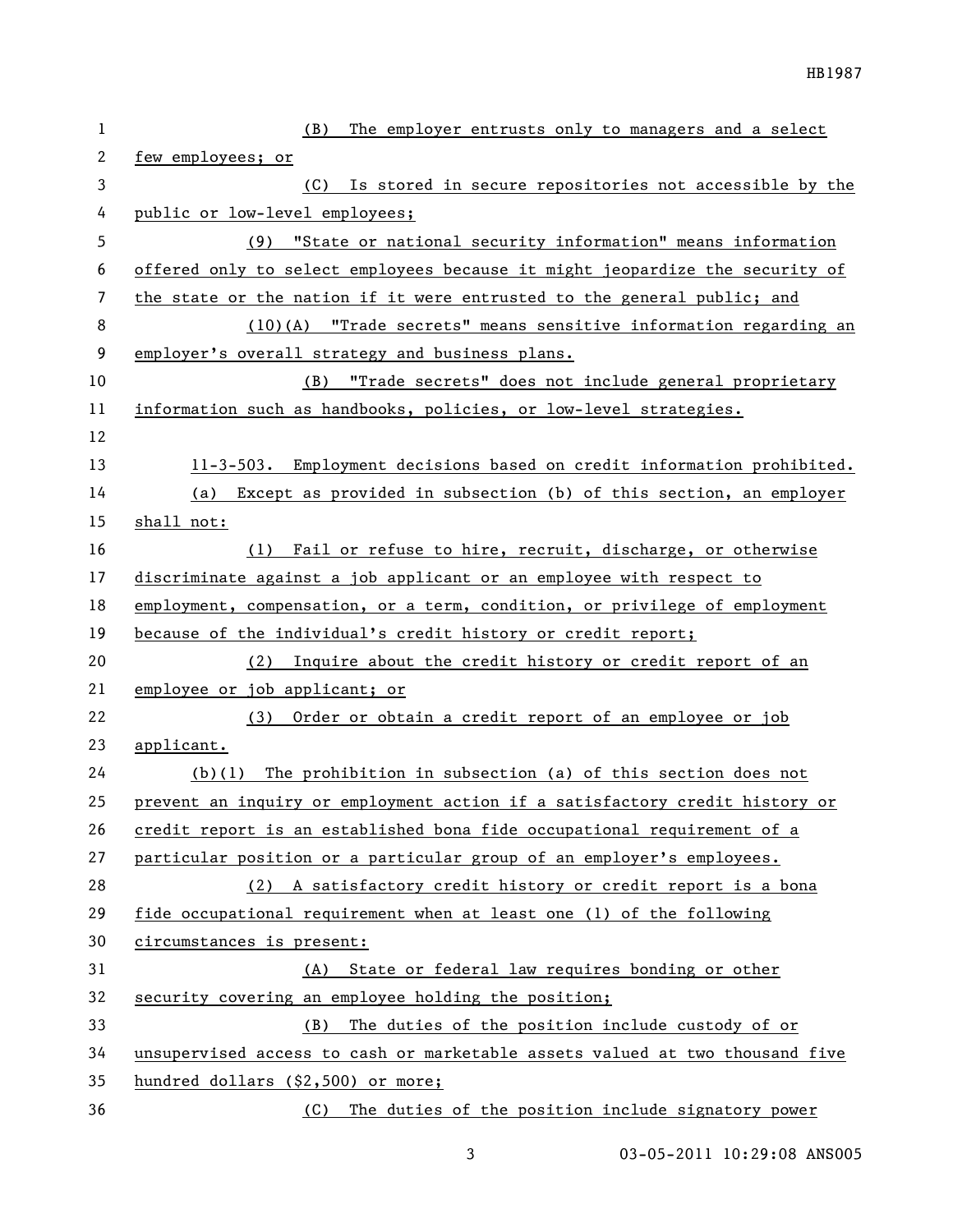| $\mathbf{1}$ | over business assets of one hundred dollars (\$100) or more per transaction;  |  |  |
|--------------|-------------------------------------------------------------------------------|--|--|
| $\mathbf{2}$ | The position is a managerial position that involves<br>(D)                    |  |  |
| 3            | setting the direction or control of the business;                             |  |  |
| 4            | (E)<br>The position involves access to personal or                            |  |  |
| 5            | confidential information, financial information, trade secrets, or state or   |  |  |
| 6            | national security information;                                                |  |  |
| 7            | (F) The position meets criteria in administrative rules,                      |  |  |
| 8            | if any, that the United States Department of Labor or the Arkansas Department |  |  |
| 9            | of Labor has promulgated to establish the circumstances in which a credit     |  |  |
| 10           | history or credit report is a bona fide occupational requirement; or          |  |  |
| 11           | (G) The employee's or job applicant's credit history or                       |  |  |
| 12           | credit report is otherwise required by federal or state law.                  |  |  |
| 13           |                                                                               |  |  |
| 14           | 11-3-504. Retaliatory or discriminatory acts.                                 |  |  |
| 15           | An employer shall not retaliate or discriminate against a person for          |  |  |
| 16           | performing or attempting to perform any of the following actions:             |  |  |
| 17           | (1) Filing a complaint under this subchapter;                                 |  |  |
| 18           | (2)<br>Testifying, assisting, or participating in an investigation,           |  |  |
| 19           | proceeding, or action concerning a violation of this subchapter; or           |  |  |
| 20           | Opposing a violation of this subchapter.<br>(3)                               |  |  |
| 21           |                                                                               |  |  |
| 22           | 11-3-505. Waiver of rights prohibited.                                        |  |  |
| 23           | (a) An employer shall not require a job applicant or an employee to           |  |  |
| 24           | waive any rights under this subchapter.                                       |  |  |
| 25           | (b) An agreement by a job applicant or an employee to waive any right         |  |  |
| 26           | under this subchapter is invalid and unenforceable.                           |  |  |
| 27           |                                                                               |  |  |
| 28           | $11-3-506$ . Remedies.                                                        |  |  |
| 29           | (a) An individual who is injured by a violation of this subchapter may        |  |  |
| 30           | bring a civil action in circuit court to obtain injunctive relief or damages, |  |  |
| 31           | or both.                                                                      |  |  |
| 32           | The circuit court shall award costs and reasonable attorney's fees<br>(b)     |  |  |
| 33           | to an individual who prevails as a plaintiff in an action authorized under    |  |  |
| 34           | subsection (a) of this section.                                               |  |  |
| 35           |                                                                               |  |  |
| 36           | 11-3-507. Fair Credit Reporting Act exception.                                |  |  |